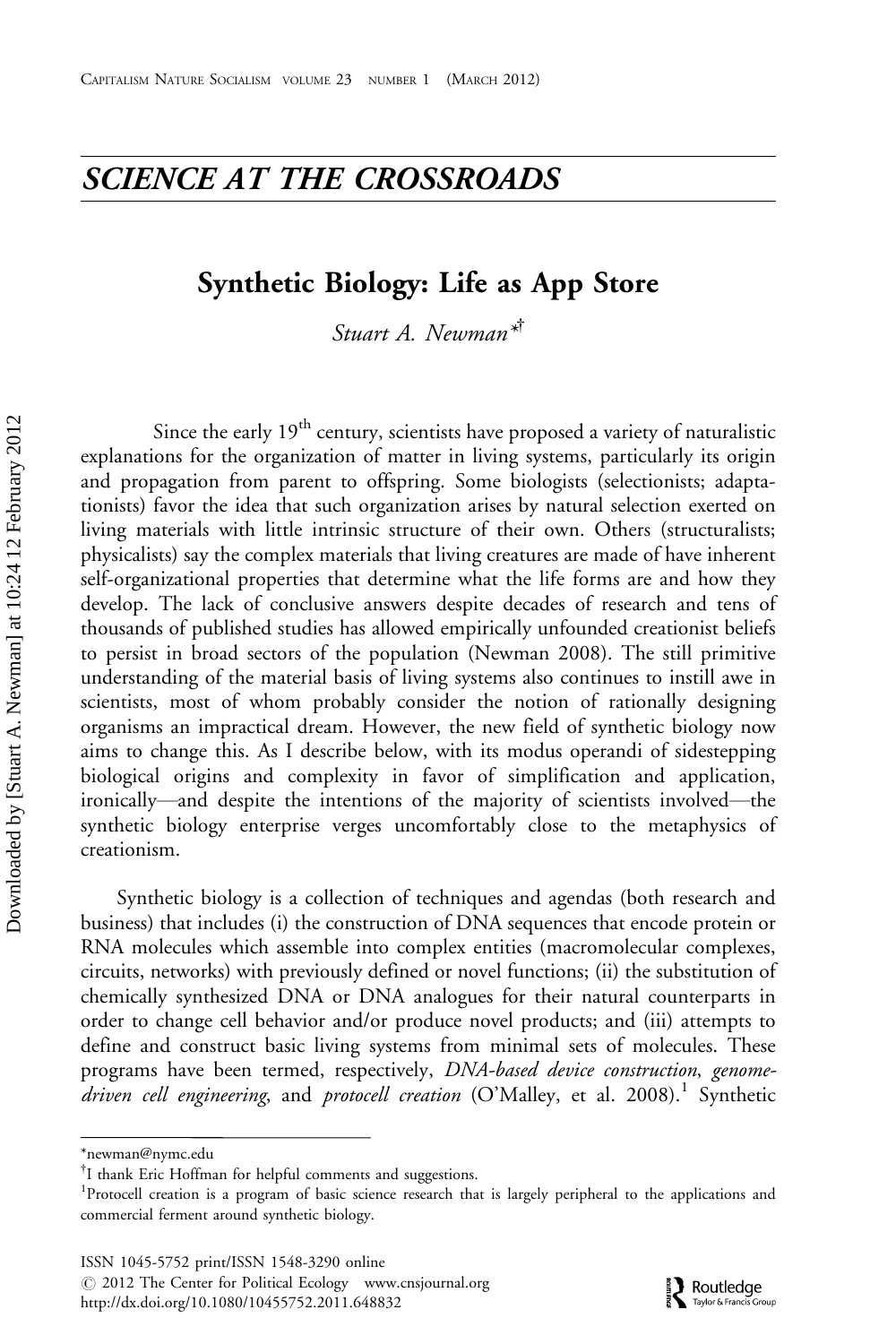biology has been termed ''extreme genetic engineering'' (ETC Group 2010; Tucker and Zilinaskas 2006) in contrast to earlier recombinant DNA techniques that sought mainly to modify and refine existing types of organisms by altering or inserting individual genes.

Before the emergence of modern science, the acquisition of useful technical knowledge in the absence of theoretical understanding had a rich history (Bernal 1965). The Neolithic revolution saw the domestication and breeding of plants and animals millennia before the formulation of a science of inheritance. Bronze and Iron Age metallurgy flourished without the atomic theory, and bridges and pyramids were built in societies ignorant of the laws governing tensions and loads. Synthetic biology, however, has emerged in a world in which the sciences either have sound theoretical frameworks (e.g., chemistry, physics),<sup>2</sup> or if they do not (e.g., ecology, climatology, seismology), are striving to acquire them. For some proponents of synthetic biology, though, its lack of theory is a matter of indifference or even a virtue.<sup>3</sup>

The cellular systems of concern to synthetic biology are, in fact, even more complex than ecological, atmospheric, and geologic systems whose behaviors continue to elude precise forecasting. Notwithstanding the field's conceptual thinness, however, the ambitions of many of the prominent figures in synthetic biology extend beyond prediction, or even control, to genesis. In the words of a sociologist of science, ''synthetic biology does not simply aim to describe or to represent life; it aims to create it" (Calvert 2008, 394). I argue below that this goal, though probably espoused by many synthetic biologists, is based on erroneous assumptions and thus highly suspect as an industrial technology.

The Registry of Standard Biological Parts (RSBP; see [http://partsregistry.org/](http://partsregistry.org/Main_Page) [Main\\_Page\)](http://partsregistry.org/Main_Page) associated with the non-profit BioBricks<sup>4</sup> Foundation (see [http://](http://biobricks.org/) [biobricks.org/\)](http://biobricks.org/) promises ''a collection of genetic parts that can be mixed and matched to build synthetic biology devices and systems.'' But current understanding of molecular genetics and cellular biochemistry guarantees that many such parts will not exhibit the same activity in different assemblages (see below). This goes unmentioned in the online materials the Foundation has prepared for outreach to the public and business communities. According to a recent report in the journal Science, participants at a synthetic biology meeting in July 2010 concluded that of the 13,413 items then listed in the RSBP, 11,084 didn't work. One presenter noted, ''Lots of parts are junk'' (Kean 2011).

<sup>&</sup>lt;sup>2</sup>While always, in principle, subject to revision, quantum theory, molecular dynamics, relativity theory, and thermodynamics and statistical physics have provided conceptually coherent accounts and quantitative prediction of the behavior of matter on multiple scales.

 $3$ One highly touted strategy involves mass production of billions of variant E. coli genomes that can be scrutinized for favorable phenotypes; see Bohannon (2011). In most scientific disciplines massive trial-and-error protocols would be antithetical to theory-guided research, but in some Darwin-inspired interpretations of biology, it is the essence of the theory (Dennett 1995).

<sup>&</sup>lt;sup>4</sup>The term "BioBricks" is trademarked by the BioBricks Foundation.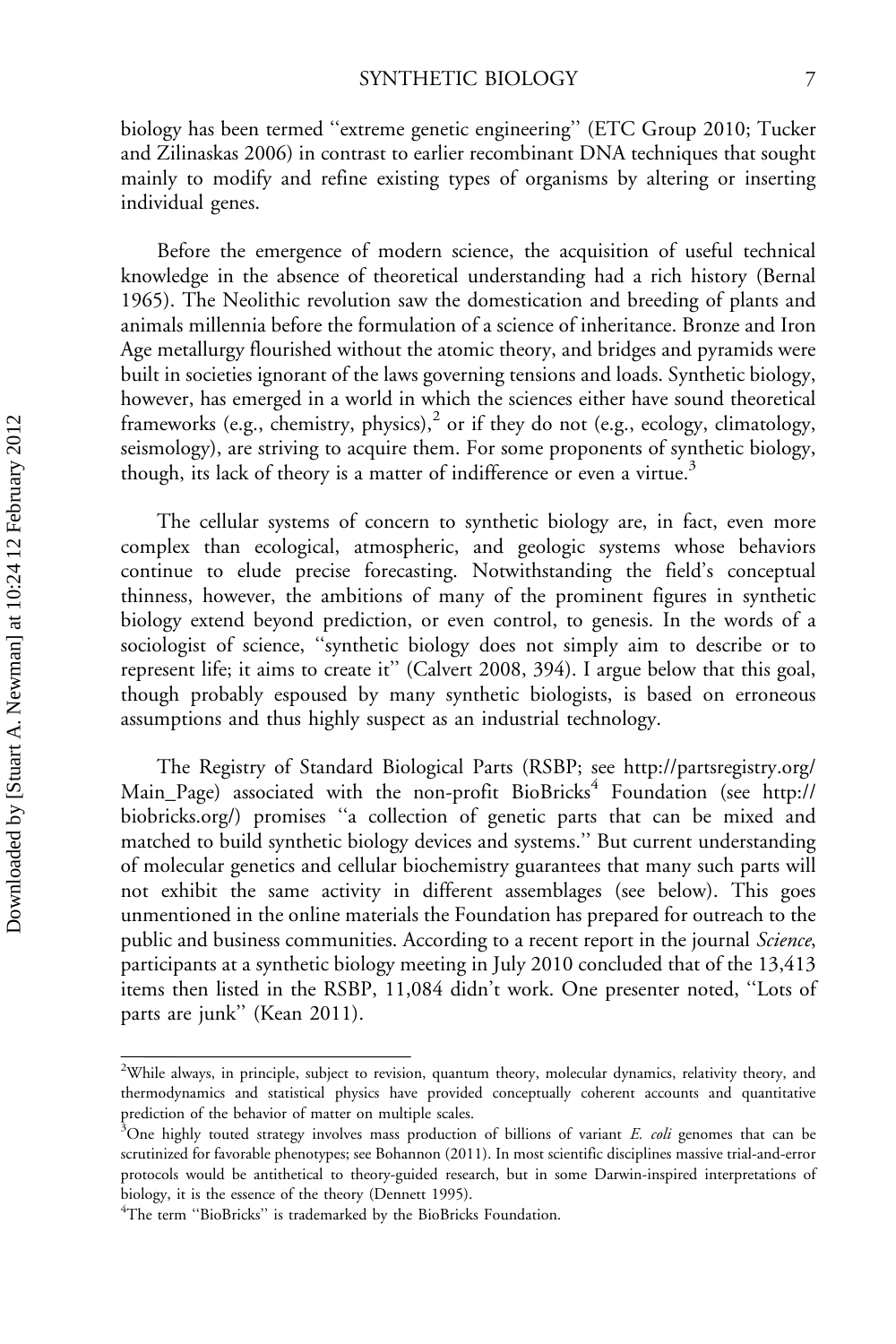## 8 STUART A. NEWMAN

The field's implicit and sometimes explicit view of cells and multicellular organisms is that they are devices that implement sets of defined tasks or functions, or if they are not inherently so, they can be engineered to fit this description.<sup>5</sup> The field thus encourages an ethos of hacking and gamerism. (A recent profile of the Harvard synthetic biology researcher, George Church, is titled ''The Life Hacker.'') A good sense of the frame of mind of many of the principals can be gleaned from a 2005 article by the physicist Freeman Dyson, who is something of a godfather to the synthetic biology movement:

In the post-Darwinian era, biotechnology will be domesticated. There will be doit-yourself kits for gardeners, who will use gene transfer to breed new varieties of roses and orchids. Also, biotech games for children, played with real eggs and seeds rather than with images on a screen. Genetic engineering, once it gets into the hands of the general public, will give us an explosion of biodiversity. Designing genomes will be a new art form, as creative as painting or sculpture. Few of the new creations will be masterpieces, but all will bring joy to their creators and diversity to our fauna and flora. (Dyson 2005).

Dyson's vision of unbridled, human-conducted biological manipulation which strikingly echoes that of the English philosopher and political figure Francis Bacon  $[1561–1626]$  in his posthumously published utopian novel, The New Atlantis, written nearly 400 years ago is already underway.<sup>6</sup> Some of the incubators are the International Genetically Engineered Machine (iGEM) undergraduate competition,

<sup>&</sup>lt;sup>5</sup>A 2004 News Feature in the journal Nature quotes Tom Knight, a senior computer scientist in the MIT School of Engineering and an originator of the BioBrick notion as stating ''An alternative to understanding complexity is to get rid of it." See Ball (2004).

<sup>&</sup>lt;sup>6</sup>In *The New Atlantis*, the father of Salomon's House (a kind of research institute) describes its accomplishments in organism modification as follows: ''[W]e practice...all conclusions of grafting, and inoculating, as well of wild-trees as fruit-trees, which produceth many effects. We make them also by art greater much than their nature; and their fruit greater and sweeter and of differing taste, smell, color, and figure, from their nature. And many of them we so order, as they become of medical use. We have also means to make divers plants rise by mixtures of earths without seeds; and likewise to make diverse new plants, differing from the vulgar; and to make one tree or plant turn into another...We have also parks, and enclosures of all sorts, of beasts and birds; which we use not only for view or rareness, but like-wise for dissections and trials, that thereby may take light what may be wrought upon the body of man. Wherein we find many strange effects: as continuing life in them, though divers parts, which you account vital, be perished and taken forth; resuscitating of some that seem dead in appearance, and the like. We try also all poisons, and other medicines upon them, as well of chirurgery as physic. By art likewise we make them greater or smaller than their kind is, and contrariwise dwarf them and stay their growth; we make them more fruitful and bearing than their kind is, and contrariwise barren and not generative. Also we make them differ in color, shape, activity, many ways. We find means to make commixtures and copulations of divers kinds, which have produced many new kinds, and them not barren, as the general opinion is. We make a number of kinds of serpents, worms, flies, fishes of putrefaction, whereof some are advanced (in effect) to be perfect creatures, like beasts or birds, and have sexes, and do propagate. Neither do we this by chance, but we know beforehand of what matter and commixture, what kind of those creatures will arise'' (Bacon 1979). The anticipation of the ethos of synthetic biology in these proto-Enlightenment passages is made poignant by the last sentence, which strikes a rationalist chord entirely abandoned in the modern (or postmodern) versions. See Newman (2009b).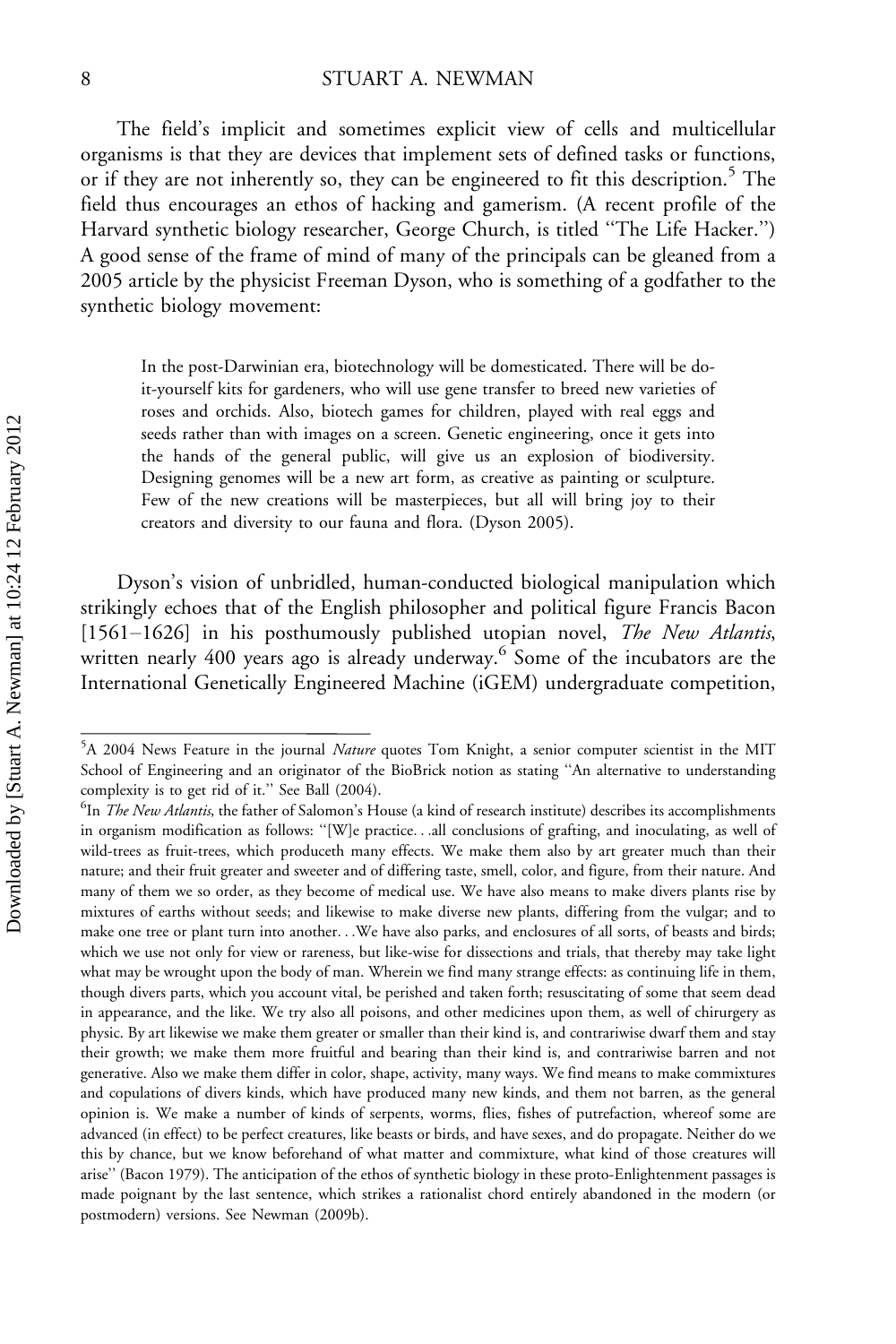held yearly at the Massachusetts Institute of Technology (MIT), and venues of the do-it-yourself biology (DIY bio) movement (Kean 2011).<sup>7</sup> The genetically modified microbes and animal and plant cells generated by these activities (as well as those in ostensibly more accountable academic and industrial settings) could potentially invade and establish themselves in surrounding ecosystems in a disruptive and destabilizing fashion.

When much milder sorts of DNA manipulations were first performed in the U.S. in the 1970s, these very concerns led to frank discussions by the scientists involved in venues such as the influential 1975 conference on recombinant DNA in Asilomar, California. Several years of deliberation by the Recombinant DNA Advisory Committee (RAC) followed, resulting in a set of National Institutes of Health (NIH) Guidelines for the performance of gene manipulation research (Wright 1994), which still remain in place. These guidelines are binding for all academic institutions that accept federal funds and are observed voluntarily by many private biotechnology companies (Erickson, Singh, and Winters 2011).<sup>8</sup> The synthetic biology hacker culture is only voluntarily regulated despite the potential and intention to produce increasingly exotic life forms (Kean 2011).

Molecular biologists, and particularly bioentrepreneurs (the two categories now greatly overlapping), have often expressed frustration with the regulatory inconveniences that were set in motion because the public and governmental agencies took seriously the concerns of an earlier generation of scientists. Many are determined to weaken or eliminate the existing rules and prevent further restrictions on emerging technologies in the field. In the present U.S. climate of regulatory deconstruction, ''self regulation'' is the watchword, and the bureaucratic tendency is to subsume the microbes and other organisms prospectively created by synthetic biology under the NIH guidelines, even though the technology addressed by those guidelines is very different from that currently available with synthetic biology. The Presidential Commission for the Study of Bioethical Issues was charged by President Barack Obama in May 2010 to prepare a report on the ethical implications of synthetic biology, and by December of that year the report had already been submitted. Important issues such as the possibility of escape of novel, disruptive microorganisms into the environment appear to have been set aside with minimal exploration. This is the relevant discussion in the report:

Synthetic biology's critics and proponents alike worry that creating new organisms that have uncertain or unpredictable functions, interactions, and properties could

 $^7$ DIY bio consists of hobbyists, some with professional training, who convene in studio-like laboratories such as GeneSpace in Brooklyn, New York and BioCurious near San Francisco, California, or even in their own garages or basements.

<sup>&</sup>lt;sup>8</sup>Significantly, however, in 2011 certain synthetic biology-related manipulations of organisms were excluded from coverage by the NIH Guidelines at the request of the pharmaceutical industry. See [http://www.](http://www.selectagents.gov/resources/13.Jacqueline_Corrigan-Curay%20CDC%20FINAL%20Talk.pdf) [selectagents.gov/resources/13.Jacqueline\\_Corrigan-Curay%20CDC%20FINAL%20Talk.pdf.](http://www.selectagents.gov/resources/13.Jacqueline_Corrigan-Curay%20CDC%20FINAL%20Talk.pdf)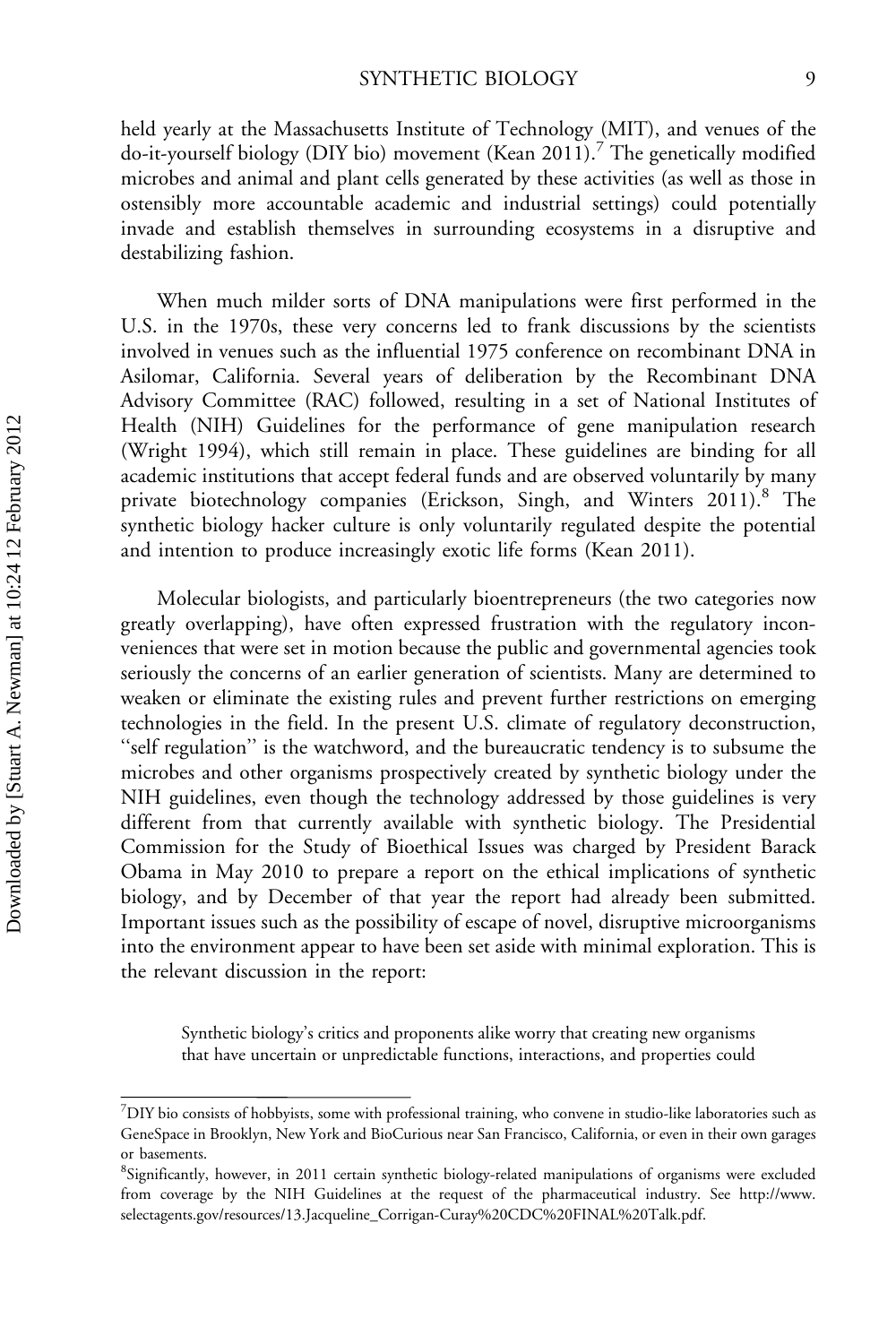# 10 STUART A. NEWMAN

affect ecosystems and other species in unknown and adverse ways. The associated risks of escape and contamination may be extremely difficult to assess in advance, as such novel entities may have neither an evolutionary nor an ecological history.<sup>[56]</sup>...Countering these concerns, at least somewhat, is experience showing that synthetic cells and systems in research settings have tended to be short-lived by comparison to those that have evolved in nature. Scientists have observed that synthetic organisms allowed to develop in the laboratory have consistently evolved toward nonfunctionality.<sup>[57]</sup> (New Directions 2010, 70).

It is difficult to evaluate this statement. Note 57 in the original document contains an inactive link to a presentation before the commission by a prominent synthetic biology researcher. If the original text contained evidence for the reassuring conclusion, it was probably anecdotal, since an attempt to identify relevant studies on PubMed in November 2011 using the search terms "synthetic biology" + "nonfunctional" failed to turn up any. But even if escaped microbes are shortlived, transfer of their novel genes and genetic networks to environmentally established counterparts remains a possibility (Heuer and Smalla 2007).

Critical scrutiny of synthetic biology and demands for more adequate regulatory regimes for the more than 200 academic and commercial laboratories now engaged in synthetic biology research in the U.S. $<sup>9</sup>$  have therefore fallen to civil society groups.</sup> Shortly after the release of the Presidential Commission's report, a letter of protest drafted by Friends of the Earth U.S. (FOE), the Erosion, Technology and Concentration (ETC) Group, and the International Center for Technology Assessment (ICTA) that was signed by 58 environmental, public interest, and religious groups from 22 countries was issued. The letter cited the report's ignoring of the precautionary principle (Newman and Raffensperger 2000), lack of adequate concern for the environmental risks of synthetic biology, dependence on unsubstantiated technologies for environmental safety, and reliance on the chimera of self regulation. A set of governance principles for synthetic biology, which include synthetic biology-specific regulations to protect the environment and ensure worker safety, is planned for joint release by FOE, ICTA, and ECT Group during 2012.

Interest in synthetic biology by major corporations in the energy, chemical, and agricultural sectors has been immense, with corresponding activity by venture capitalists determined to recruit publicly funded academic scientists into startup operations. The submission by the International Civil Society Working Group on Synthetic Biology (consisting of the ECT Group, FOE, ICTA, EcoNexus, and the Sustainability Council of New Zealand) to the Convention on Biological Diversity's Subsidiary Body on Scientific, Technical and Technological Advice (SBSTTA)<sup>10</sup> cites a 2009 estimate of the market for synthetic biology products at \$233.8 million

<sup>9</sup> Mapping the Emerging Synthetic Biology Landscape (Synthetic Biology Project, Woodrow Wilson International Center for Scholars, Washington, DC, 2011), [www.synbioproject.org/library/inventories/map/.](http://www.synbioproject.org/library/inventories/map/) 10[http://www.cbd.int/doc/emerging-issues/Int-Civil-Soc-WG-Synthetic-Biology-2011-013-en.pdf.](http://www.cbd.int/doc/emerging-issues/Int-Civil-Soc-WG-Synthetic-Biology-2011-013-en.pdf)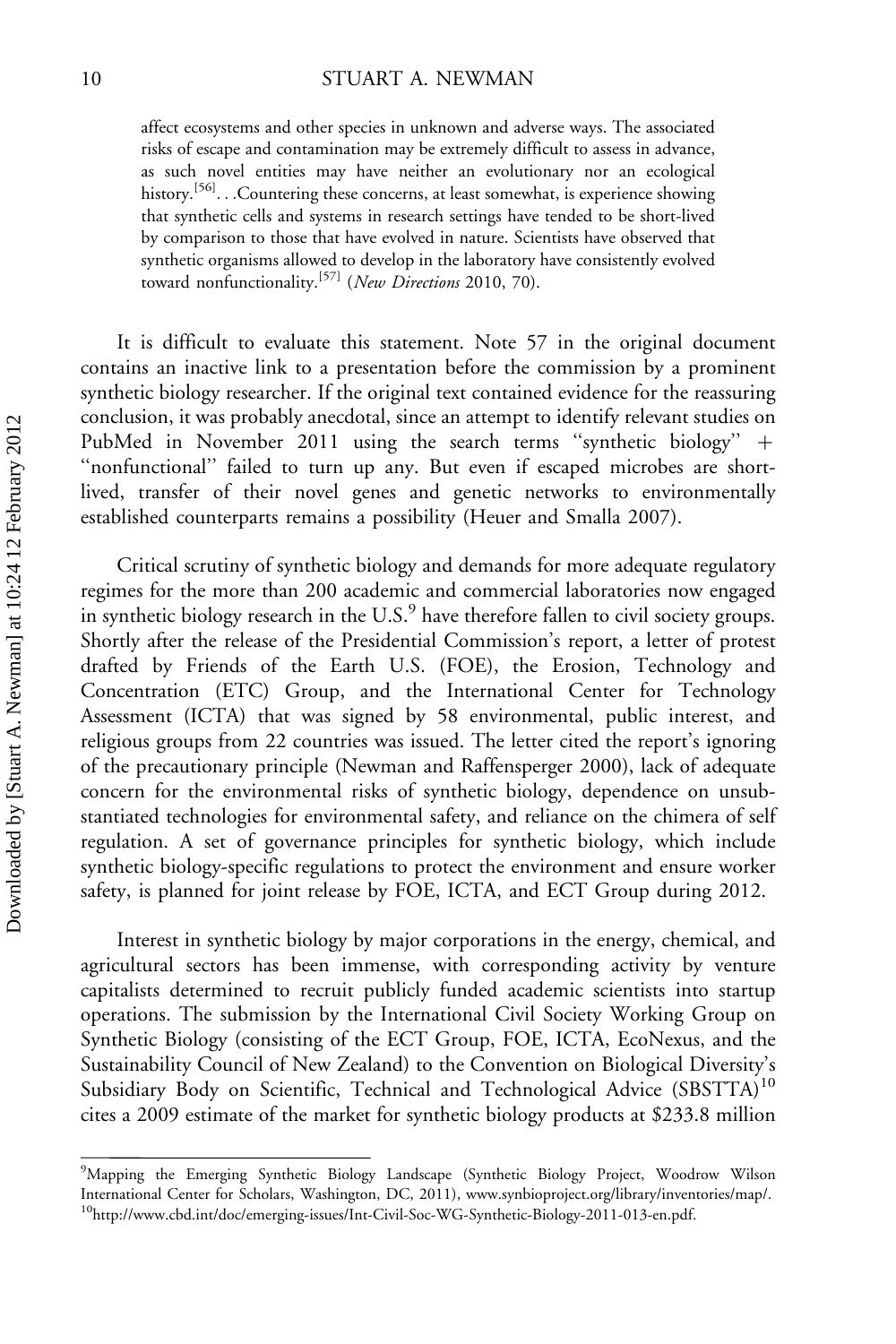in 2008 with predictions of growth to \$2.4 billion in 2013 and \$4.5 billion by 2015. According to one industry analyst, synthetic biology startups in the biofuels and biobased chemicals sector received \$1.84 billion in private funds between 2004 and 2010. According to sources in the same report, four of the top five energy companies (Royal Dutch Shell, Exxon Mobil, British Petroleum, and Chevron), three of the top five chemical corporations (BASF, Dow, and Exxon Mobil), and the top three grain trading companies (Cargill, Archers Daniel Midland, and Bunge) had established partnerships with synthetic biology companies by 2011.

As might be expected, the U.S. military has taken a keen interest in the technology as well. A report in *Nature* recounts (with unacknowledged Orwellian touches) discussions at a 2011 conference convened by the Department of Defense (DOD)'s Defense Threat Reduction Agency at which synthetic biologists were asked to look for ''more environmentally friendly ways to manufacture explosives.'' One University of Texas researcher who holds grants from several DOD agencies asserted, ''You can have someone die because of the way we currently prepare munitions, or you can put in proposals to try to make it easier and safer and greener to make munitions.'' Another bioengineer, from Boston University, was awarded \$1.5 million a year for five years by the DOD's Office of Naval Research to develop "microbiorobots"—reprogrammed bacteria that are able to sense materials in the environment. Such robots could potentially be repurposed to deliver poisons or explosives, but the Geneva Conventions (the ones that also prohibit torture) forbid signatories from funding work that could facilitate the development of biological weapons (Hayden 2011).

The gee-whiz aura that pervades most press coverage of synthetic biology plays into a glorification of gimmickry in modern society, which in recent years has been embodied in the products of Apple Inc., developed under the supervision of the late Steve Jobs. Craig Venter, the principal private entrepreneur behind the Human Genome Project of the 1990s, has become an iconic figure in science journalism where he is frequently pictured astride his personal yacht, Sorcerer II, collecting previously uncharacterized microorganisms from poorly accessible sites to use in his commercial synthetic biology projects. One is a \$600 million program sponsored by Exxon to engineer the genome of algae, using trial-and-error strategies such as mass production of randomly mutated genomes, in an attempt to solve the global climate and food crises.<sup>11</sup> The ETC Group, in its synthetic biology report cited above, summarizes its well-referenced discussion of such plans as follows:

Since [algae] are very common in the environment, there is a possibility of outcrossing with natural species and contamination of microbial communities in soil, seas and animals, including humans. Microbes propagate and mutate quickly

<sup>&</sup>lt;sup>11</sup>See the online interview of Venter in Scientific American, subheaded: "The geneticist and entrepreneur hopes to use synthetic biology to transform microscopic algae into cells that eat up carbon dioxide, spit out oil and provide meals.'' (Biello 2011).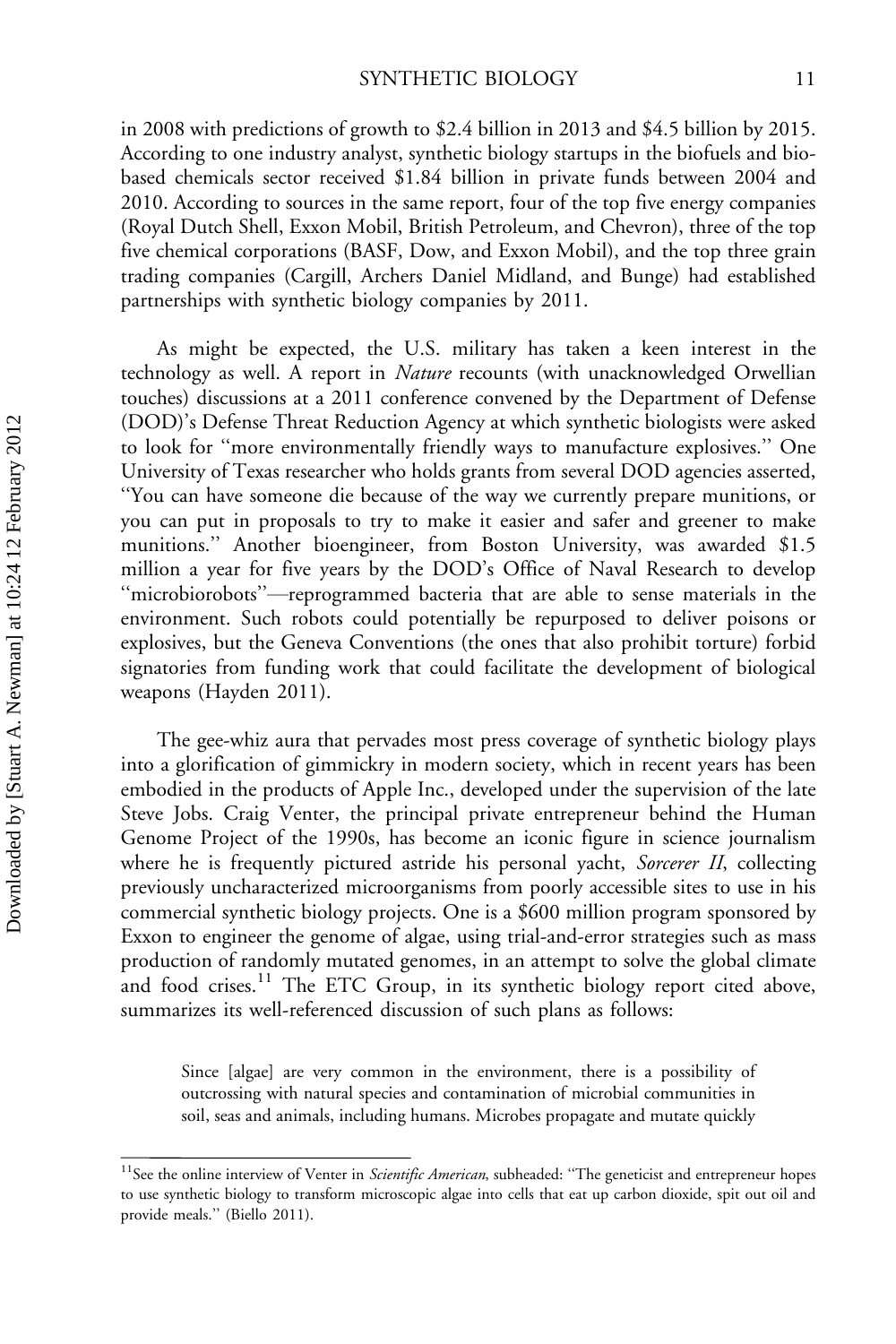and also move through soil, waterways and other routes, so it may be especially difficult to track escapes. Synthetic biologists contend that their lab-made creations are probably too weak to survive outside the optimized conditions in which they were developed; however, this assumption has been proven wrong before [for transgenic corn and soy] ... Reengineering algae's biology, or altering global algal stocks on any large scale ... may directly impact the global oxygen cycle, carbon cycle, nitrogen cycle and ozone production-potentially in unpredictable and harmful ways. (ETC Group 2010, 38, 49.)

Beyond new kinds of fuels and foods, the ambitions of the field's visionaries might be expected to turn toward production of ''improved'' humans, as occurred over the past century with the successive rise of selective eugenics and animal transgenesis and cloning technologies (Newman 2010). Thus, Harvard's George Church confided to a reporter, ''I wouldn't mind being virus-free,'' which elicited the comment: ''It may be too late to reengineer all of his own cells to prevent viral infections, but Church doesn't rule out the possibility of rewiring the genome of a human embryo to be virus-proof'' (Bohannon 2008). This proposal might not pass muster with Harvard's Institutional Review Board for human subjects research, particularly if evidence of benefits of endogenous retroviruses in human evolution came to its attention (Nelson, et al. 2003). However, Church's style of thought, which is shared by fellow life hackers $^{12}$  and abetted by journalistic hype, suggests that other ill-conceived transhumanist stratagems may be in the offing.

Apart from the potential damage to the environment, the food chain, and to human individuals and the gene pool, some commentators have expressed concern about detrimental effects that synthetic biology and related engineering approaches to biology may exert on the scientific and broader culture.<sup>13</sup> Scholars associated with the field of science and technology studies (STS), which took form in the decades since the original recombinant DNA debate, are often more critical of the conceptual frameworks within which scientists perform, report, and publicize their work than the social scientists and bioethicists of the previous period, many of whom served as enablers of researchers' reductive models and exaggerated claims (Stevens 2000; Newman 2009b).

Questions raised and problematized in the recent literature include the validity of the engineering paradigm for synthetic biology, the doctrine (which can be traced back as far as the Italian political philosopher Giambattista Vico [1668-1744]) that we can only truly understand that which we can construct, that a single component of a complex system (e.g., the genome of a cell or organism) can be sufficient to account for the properties of the whole, and that there is a unique viewpoint from

<sup>&</sup>lt;sup>12</sup>Another prominent synthetic biology researcher, Drew Endy, formerly at MIT and now at Stanford, asked, in an interview with a New Yorker reporter, "What if we could liberate ourselves from the tyranny of evolution by being able to design our own offspring?'' (Specter 2009, 61).<br><sup>13</sup>A range of these views is contained in a special issue on synthetic biology of the journal *Biological Theory* 

[<sup>\(</sup>http://www.mitpressjournals.org/toc/biot/4/4\)](http://www.mitpressjournals.org/toc/biot/4/4).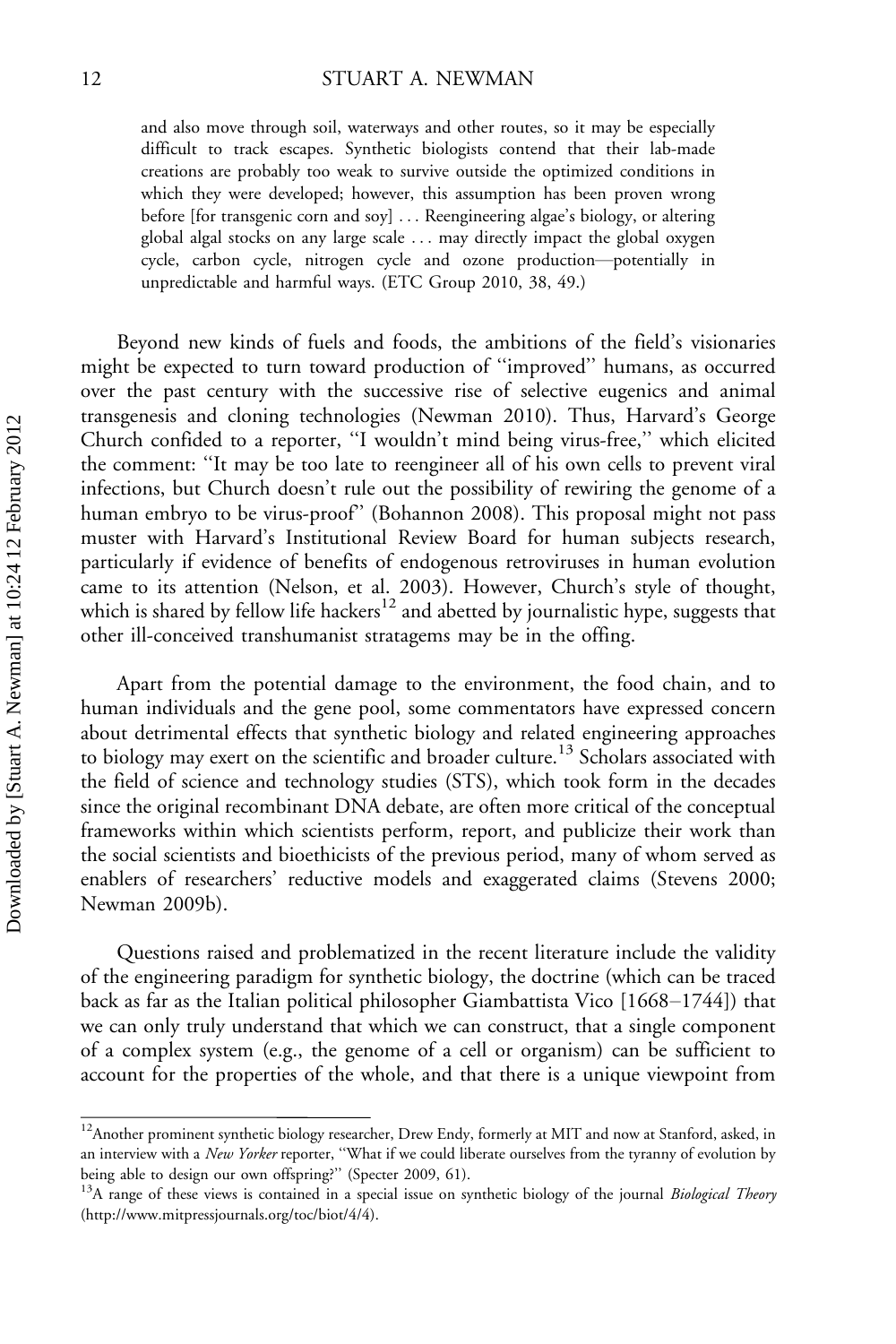which to comprehend the nature of a multiscale, hugely data-rich (e.g., biological) system (O'Malley 2009; Moya 2009; Callebaut in press). The relation of the new landscape of synthetic biology to prospects for patenting and commodification of life forms and their components has also garnered attention (Calvert 2008).

Synthetic biology derives from several strains of  $20<sup>th</sup>$  century biological research that are conceptually very different (Calvert and Fujimura 2011; O'Malley 2009). The term, though first used as a book title by the French biophysicist Stéphane Leduc (1912) a century ago came into currency at the beginning of the present century to describe two specific, independent scientific programs heralded by two key papers. In one, an artificial gene-based circuit designed to have a novel dynamical property (a clock-like oscillation in the production of a protein) was introduced in the bacterium *E. coli* (Elowitz and Leibler 2000); in the second, a few years later, a naturally occurring genome (of a bacterial virus) was synthesized and shown to function in E. coli (Smith, et al. 2003).

The first of these research agendas, the prototype of the ''device'' paradigm described at the beginning of this article, arose within the scientific field of ''systems biology.'' This is a multifaceted program that in its most sophisticated versions involves not only genes, but also the physics and chemical dynamics of interacting gene products and cells on multiple spatial and temporal scales (Newman 2003). To understand the range of behaviors of even the simplest of synthetic biology devices, mathematical and computational models are typically employed, and the results may indicate that ''partition of a network into small modules... could in some cases be misleading, as the behavior of these modules is affected to a large extent by the rest of the network in which they are embedded'' (Isalan, et al. 2008). In fact, simple genetic networks with minuscule changes can give rise to qualitatively different, or even opposite effects (Isalan 2009). Furthermore, many proteins—fundamental molecular components of every biochemical circuit or device—change their structure and function depending on the context (Uversky 2011).

The second research agenda, the prototype of ''genome-driven cell engineering,'' is an extension of the older recombinant DNA technology, which has yet to live up to the enormous promises that accompanied its development.<sup>14</sup> The new methods are more powerful: by brute-force replication and selection protocols (see note 3) or more directed biosynthetic pathway engineering, they could potentially yield novel fuels or foodstuffs, or new means of manufacturing scarce pharmaceuticals (e.g., the antimalarial herbal derivative, artemisinin; Tsuruta, et al. 2009). Alternatively, they could be used to endow familiar and manageable organisms with new capabilities (e.g., as scavengers of or sentinels for toxics). But the experience of earlier genetic engineering initiatives suggests that the profit motive rather than broad human needs

<sup>&</sup>lt;sup>14</sup>The evolutionary biologist John Avise wrote in 2004, "Despite nearly three decades of experience with recombinant DNA techniques, the ultimate contribution to the broader human enterprise remains uncertain'' (Avise 2004, 177).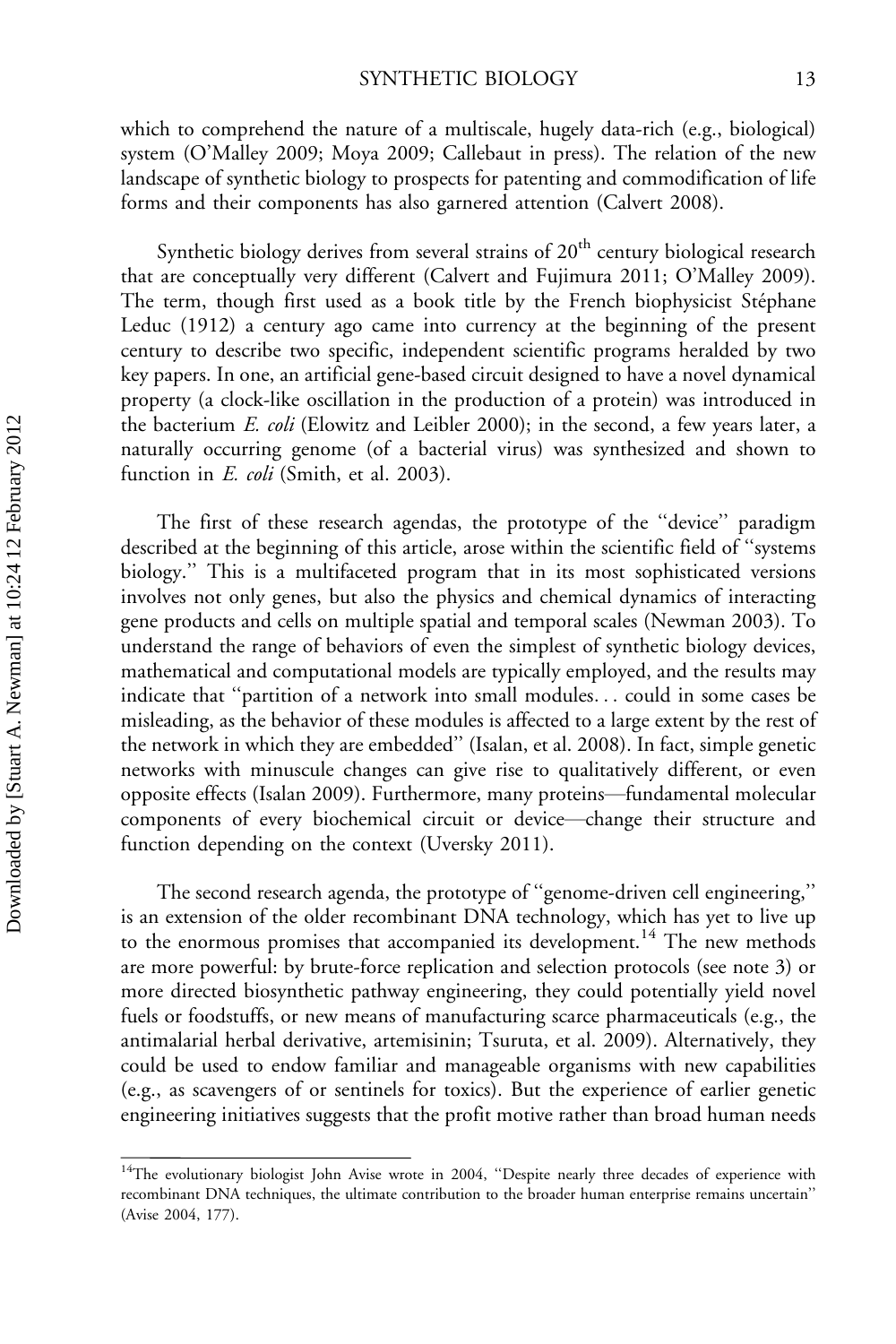will be the driving force of the majority of these efforts (see Newman 2009a and references therein). Of all the areas of synthetic biology, the reductionist DNAdriven approach is the one most hospitable to business models based on patents, which strengthens its appeal to investors (Calvert 2008).

As a means for understanding the nature of living systems, none of the agendas within synthetic biology can take us very far, since they all ignore or marginalize evolution. When ancient protocells first arose more than 3 billion years ago from nonliving components (a process still shrouded in obscurity), they were likely to be based on some of the dynamical processes mobilized by synthetic biology device construction. But the world that engendered the first life-like systems contained no DNA, RNA, protein, or membrane-forming lipid (i.e., water-insoluble) molecules; different molecules provided the material substratum for ancient life (Budin and Szostak 2010; Deamer and Weber 2010). The present-day components of cellular life evolved over time from the primitive ones. DNA-based genomes could not have existed in the first life-like systems, and the genomes of present-day cells are overwritten scratchpads recording the billions of years of evolution since DNA became the primary repository of molecular continuity. Fundamental cellular mechanisms are therefore impossible to decipher by reading any modern organism's DNA sequence.

Genome-driven cell engineering also deliberately ignores many of the features of cells and organisms that have emerged from systems biology, including a determining role for physics. What are not conceptualized in this framework are realities such as nonlinear responses to small internal or external variations, causality at multiple spatial and temporal scales, and many-to-many mapping between genotypes and phenotypes. In their report on the replacement of the entire genome of a bacterium by a laboratory synthesized molecule with a virtually identical sequence, Craig Venter and his colleagues described it as the creation of a synthetic cell (Gibson, et al. 2011). But the experiment required an actual cell minus its DNA to serve as the host of the synthetic genome, and the genome was copied, not designed. No new insights into the nature of cellular life emerged from this study.

DNA-based device construction and protocell creation, in contrast, can actually provide some insights into the physics and chemical dynamics of the living state. Since these synthetic biology programs typically either manipulate and modify molecular components that are the products of life's long history rather than the conditions of its emergence, or introduce artificial ones, they do not (nor do they claim to) elucidate how and why cells function as they do.<sup>15</sup> While some synthetic biology researchers have begun to draw lessons from evolution, the goal has been to circumvent and engineer around ancient constraints to achieve their practical objectives (Skerker, Lucks, and Arkin 2009; Nandagopal and Elowitz 2011).

<sup>&</sup>lt;sup>15</sup>An analogy is the impossibility of understanding how the U.S Constitution functions without any knowledge of U.S. history.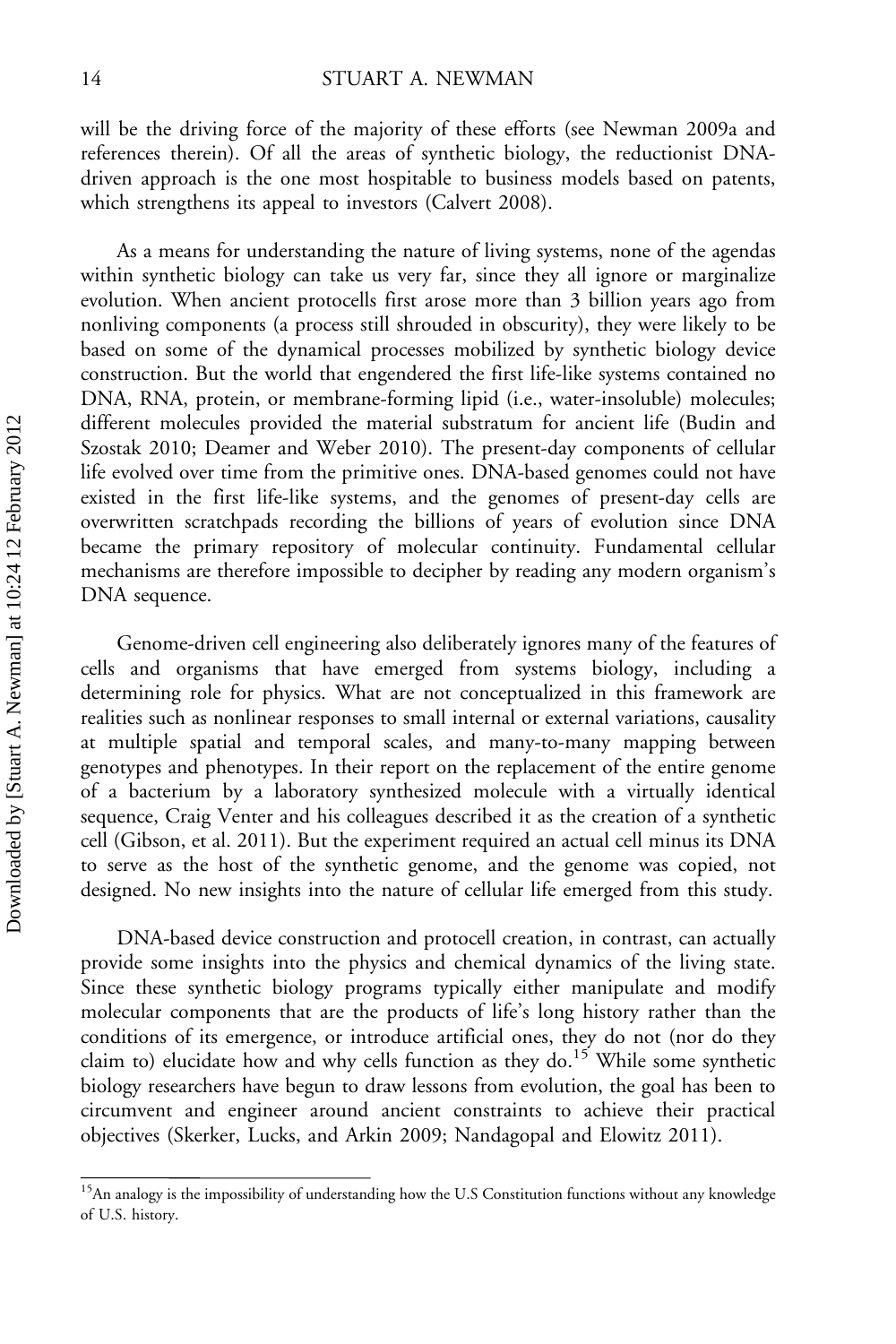SYNTHETIC BIOLOGY 15

In a real sense, synthetic biology treats cellular life as a programmable ''black box'' within which ingenious functionalities can be constructed. This is reminiscent of the iPhone and other Apple-manufactured mobile devices, which their supervising creator, Steve Jobs, contrived to be black boxes, by making the hardware difficult to access and the software closed source, but simultaneously to be highly amenable to the development of ''apps,'' i.e., narrowly focussed applications (Isaacson 2011). Strangely, this is also how the Intelligent Design (ID) variety of creationism sees organisms-as unfathomable black boxes that evolution can modify and embellish, but not produce (Behe 1996).

The creationist connection has more than incidental relevance to the progress (and potential setbacks) in our understanding of nature. In an influential essay, the Soviet physicist and historian of science Boris Hessen showed how, during the formation of Newtonian mechanics, the relation to a particular set of practical industrial and military agendas foreclosed certain avenues of basic inquiry (Hessen 1931). Thus, even Newton himself failed to conceptualize the notion of conservation of energy, implicit in his equations of motion. Such cases of uneven development are all but inevitable as a new science is taking form in a particular technological setting. What we are experiencing with the rise of synthetic biology, however, is a reversal in the advance toward a comprehensive understanding of living processes. In the context of the rise of anti-science ideologies in the social and political realms, even scientists seem willing to black-box nature and occupy themselves with widgets. The evolutionary biologist Carl Woese has written that ''a society that permits biology to become an engineering discipline, that allows that science to slip into the role of changing the living world without trying to understand it, is a danger to itself,'' warning us not to imagine that tinkering and manipulation are the same as knowledge and understanding (Woese 2004).

If developed subject to the precautionary principle and implemented in reversible ways with appropriate safety monitoring and controls, synthetic biology can potentially contribute in a modest fashion to science, medicine, and the preservation of nature. Some of the apps devised by synthetic biologists are already useful as tools for genetic research (Constante, Grunberg, and Isalan 2011), and others show potential as diagnostic sensors for abnormal blood proteins and environmental toxins, and as therapeutics against cancer (Huang, et al. 2008; Haynes and Silver 2011; Ausländer, Wieland, and Fussenegger 2011). But, as indicated above, there continues to be a lack of proper oversight and risk assessment, and the field remains an open terrain for the corporations and military, which are avidly pursuing new apps, including ones for problems they have created, for the new problems they will create on the way to fixing the old ones, and for killing people. This dark side can only be held in check by recognizing the credulous technoutopianism and distancing from actual scientific engagement that contribute to the coolness of the app culture.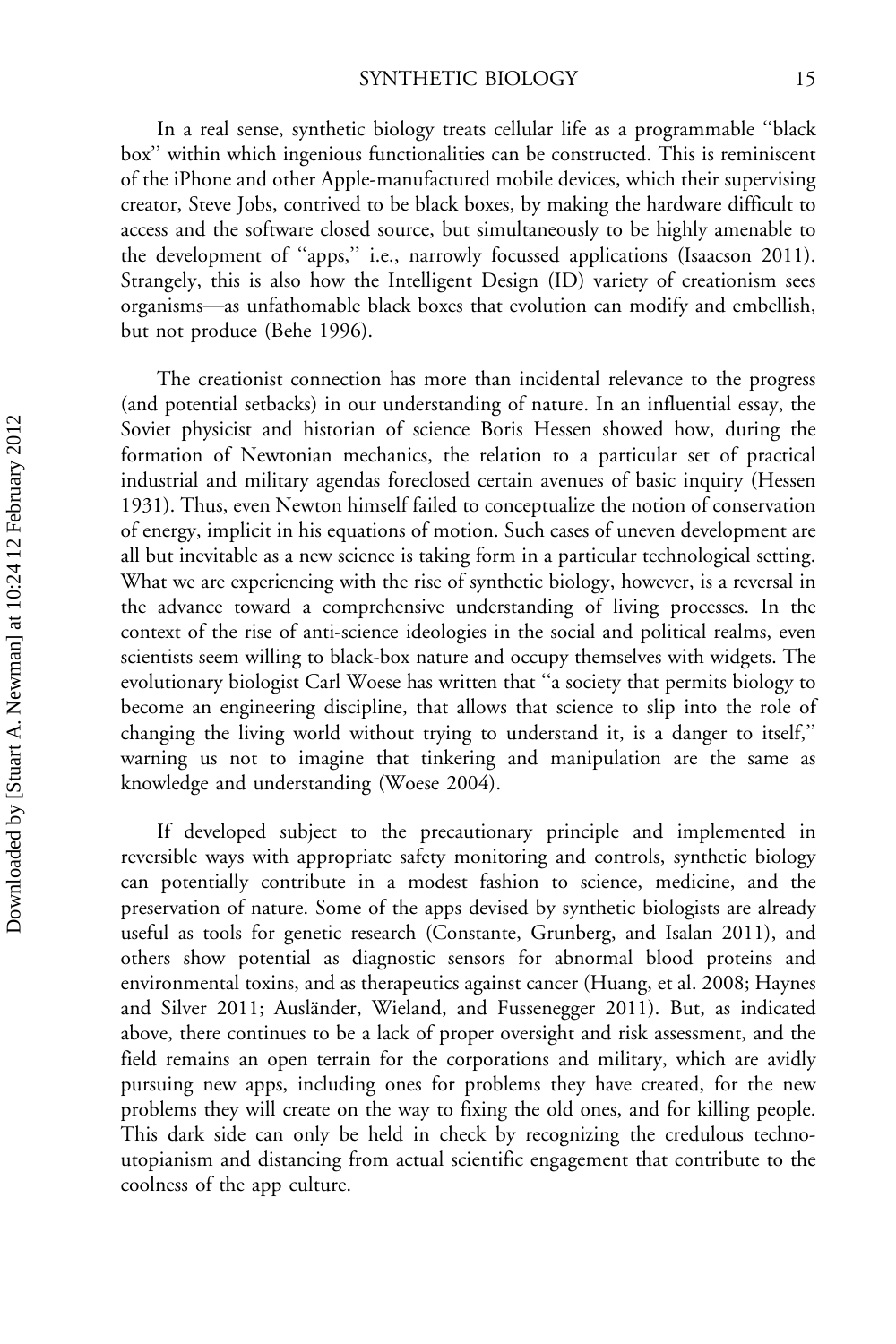### References

- Ausländer, S., M. Wieland, and M. Fussenegger. 2011. Smart medication through combination of synthetic biology and cell microencapsulation. Metabolic Engineering. June.
- Avise, J.C. 2004. The hope, hype & reality of genetic engineering: Remarkable stories from agriculture, industry, medicine, and the environment. Oxford and New York: Oxford Univ. Press.
- Bacon, Francis. 1979. The advancement of learning and New Atlantis. Oxford: Oxford Univ. Press. Ball, P. 2004. Synthetic Biology: Starting from scratch. Nature 431 (7009): 624-626.
- Behe, M.J. Darwin's black box: The biochemical challenge to evolution. New York: The Free Press.
- Bernal, J.D. 1965. Science in History. 3rd ed. 4 vols. Harmondsworth, Middlesex, U.K.: Penguin.
- Biello, D. 2011. Can algae feed the world and fuel the planet? A Q&A with Craig Venter. Scientific American. November 15. [http://www.scientificamerican.com/article.cfm?id](http://www.scientificamerican.com/article.cfm?id = can-algae-feed-the-world-and-fuel-the-planet&page = 3&WT.mc_id = SA) = [can-algae-feed](http://www.scientificamerican.com/article.cfm?id = can-algae-feed-the-world-and-fuel-the-planet&page = 3&WT.mc_id = SA)[the-world-and-fuel-the-planet&page](http://www.scientificamerican.com/article.cfm?id = can-algae-feed-the-world-and-fuel-the-planet&page = 3&WT.mc_id = SA) = [3&WT.mc\\_id](http://www.scientificamerican.com/article.cfm?id = can-algae-feed-the-world-and-fuel-the-planet&page = 3&WT.mc_id = SA) = [SA.](http://www.scientificamerican.com/article.cfm?id = can-algae-feed-the-world-and-fuel-the-planet&page = 3&WT.mc_id = SA)
- Bohannon, J. 2011. The life hacker. Science 333 (6047): 1236-1237.
- Budin, I. and J.W. Szostak. 2010. Expanding roles for diverse physical phenomena during the origin of life. Annual Review of Biophysics 39: 245-263.
- Callebaut, W. In press. Scientific perspectivism: A philosopher of science's response to the challenge of big data biology. Studies in History and Philosophy of Biological and Biomedical Sciences.
- Calvert, J. 2008. The commodification of emergence: Systems biology, synthetic biology and intellectual property. *BioSocieties* 3: 383-98.
- Calvert, J. and J. Fujimura. 2011. Calculating life: Duelling discourses in interdisciplinary systems biology. Studies in History and Philosophy of Biological and Biomedical Sciences 42 (2):  $155 - 163.$
- Constante, M., R. Grunberg, and M. Isalan. 2011. A biobrick library for cloning custom eukaryotic plasmids. PLoS ONE 6, e23685.
- Deamer, D. and A.L. Weber. 2010. Bioenergetics and life's origins. Cold Spring Harbor Perspectives in Biology 2 (2): a004929.
- Dennett, D.C. 1995. Darwin's dangerous idea: Evolution and the meanings of life. New York: Simon & Schuster.
- Dyson, F. 2005. The Darwinian interlude. Technology Review, March. [http://www.technologyre](http://www.technologyreview.com/read_article.aspx?id = 14236&ch = biotech)[view.com/read\\_article.aspx?id](http://www.technologyreview.com/read_article.aspx?id = 14236&ch = biotech) =  $14236$ &ch = [biotech.](http://www.technologyreview.com/read_article.aspx?id = 14236&ch = biotech)
- Elowitz, M.B. and S. Leibler. 2000. A synthetic oscillatory network of transcriptional regulators. Nature 403 (6767): 335-338.
- Erickson, B., R. Singh, and P. Winters. 2011. Synthetic biology: Regulating industry uses of new biotechnologies. Science 333 (6047): 1254-1256.
- ETC Group. 2010. The new biomassters: Synthetic biology and the next assault on biodiversity and livelihoods. ETC Group Communique' 104.
- Gibson, D.G., J.I. Glass, C. Lartigue, V.N. Noskov, R.Y. Chuang, M.A. Algire, G.A. Benders, M.G. Montague, L. Ma, M.M. Moodie, C. Merryman, S. Vashee, R. Krishnakumar, N. Assad-Garcia, C. Andrews-Pfannkoch, E.A. Denisova, L. Young, Z.Q. Qi, T.H. Segall-Shapiro, C.H. Calvey, P.P. Parmar, C.A. Hutchison, 3rd, H.O. Smith, and J.C. Venter. 2011. Creation of a bacterial cell controlled by a chemically synthesized genome. Science 329  $(5987): 52–56.$
- Hayden, E.C. 2011. Bioengineers debate use of military money. Nature 479: 458.
- Haynes, K.A. and P.A. Silver. 2011. Synthetic reversal of epigenetic silencing. Journal of Biological Chemistry 286 (31): 27176-27182.
- Hessen, B. 1931. The social and economic roots of Newton's Principia. In Science at the crossroads, N.I. Bukharin, ed., 151-212. London: Frank Cass and Co.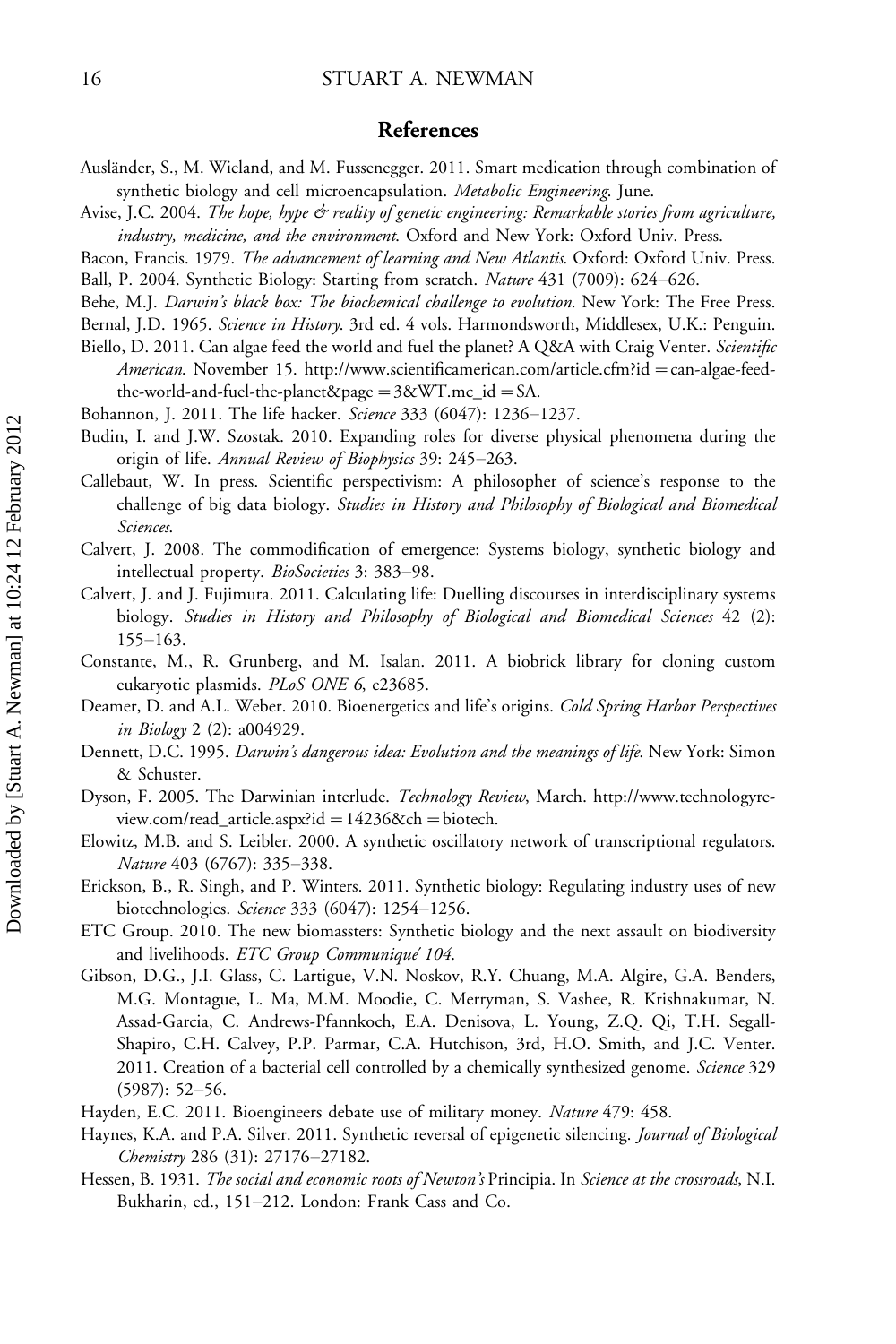- Heuer, H. and K. Smalla. 2007. Horizontal gene transfer between bacteria. Environmental Biosafety Research  $6: 3-13$ .
- Huang, Y.C., B. Ge, D. Sen, and H.Z. Yu. 2008. Immobilized DNA switches as electronic sensors for picomolar detection of plasma proteins. Journal of the American Chemical Society 130 (25): 8023-8029.
- Isaacson, W. 2011. Steve Jobs. New York: Simon & Schuster.
- Isalan, M. 2009. Gene networks and liar paradoxes. Bioessays 31 (10): 1110-1115.
- Isalan, M., C. Lemerle, K. Michalodimitrakis, C. Horn, P. Beltrao, E. Raineri, M. Garriga-Canut, and L. Serrano. 2008. Evolvability and hierarchy in rewired bacterial gene networks. Nature 452 (7189): 840-845.
- Kean, S. 2011. A lab of their own. Science 333 (6047): 1240-1241.
- Leduc, Stéphane. 1912. La biologie synthétique. Paris: A. Poinat.
- Moya, A. 2009. Synthetic biology, Gödel, and the blind watchmaker. Biological Theory 4 (4): 319-322.
- Nandagopal, N. and M.B. Elowitz. 2011. Synthetic biology: Integrated gene circuits. Science 333  $(6047): 1244 - 1248.$
- Nelson, P.N., P.R. Carnegie, J. Martin, H. Davari Ejtehadi, P. Hooley, D. Roden, S. Rowland-Jones, P. Warren, J. Astley, and P.G. Murray. 2003. Demystified: Human endogenous retroviruses. Molecular Pathology 56 (1): 11-8.
- New directions: The ethics of synthetic biology and emerging technologies. 2010. Report of the Presidential Commission for the Study of Bioethical Issues. December. [http://www.bioethics.](http://www.bioethics.gov/documents/synthetic-biology/PCSBI-Synthetic-Biology-Report-12.16.10.pdf) [gov/documents/synthetic-biology/PCSBI-Synthetic-Biology-Report-12.16.10.pdf.](http://www.bioethics.gov/documents/synthetic-biology/PCSBI-Synthetic-Biology-Report-12.16.10.pdf)
- Newman, S.A. 2003. The fall and rise of systems biology. *Genewatch*. 16  $(4)$ : 8-12.
	- -. 2008. Evolution: The public's problem and the scientists'. *Capitalism Nature Socialism* 19  $(1): 98-106.$ 
		- -. 2009a. Genetically modified foods and the attack on nature. *Capitalism Nature Socialism*  $20(2): 22 - 31.$
	- -. 2009b. Renatured biology: Getting past postmodernism in the life sciences. In Without nature? A new condition for theology, D. Albertson and C. King, eds.,  $101-135$ ; 392-403. New York: Fordham Univ. Press.
	- -. 2010. The transhumanism bubble. *Capitalism Nature Socialism* 21 (2): 29–42.
- Newman, S.A. and C. Raffensperger. 2000. Genetic manipulation and the precautionary principle. Gene transfer methods: Introducing DNA into living cells and organisms. P.A. Norton & L.F. Steel, eds. Natick, MA: Biotechniques Books: 231-247.
- O'Malley, M.A. 2009. Making knowledge in synthetic biology: Design meets kludge. Biological Theory  $4(4)$ : 378–389.
- O'Malley, M.A., A. Powell, J.F. Davies, and J. Calvert. 2008. Knowledge-making distinctions in synthetic biology. Bioessays 30 (1): 57-65.
- Skerker, J.M., J.B. Lucks, and A.P. Arkin. 2009. Evolution, ecology and the engineered organism: Lessons for synthetic biology. Genome Biology 10 (11): 114.
- Smith, H.O., C.A. Hutchison, 3rd, C. Pfannkoch, and J.C. Venter. 2003. Generating a synthetic genome by whole genome assembly:  $\phi$ X174 bacteriophage from synthetic oligonucleotides. Proceedings of the National Academy of Sciences U.S.A 100 (26): 15440-15445.
- Specter, M. 2009. A life of its own. Where will synthetic biology lead us? The New Yorker. September 28: 56–65.
- Stevens, M.L. Tina. 2000. Bioethics in America: Origins and cultural politics. Baltimore: Johns Hopkins Univ. Press.
- Tsuruta, H., C.J. Paddon, D. Eng, J.R. Lenihan, T. Horning, L.C. Anthony, R. Regentin, J.D. Keasling, N.S. Renninger, and J.D. Newman. 2009. High-level production of amorpha-4,